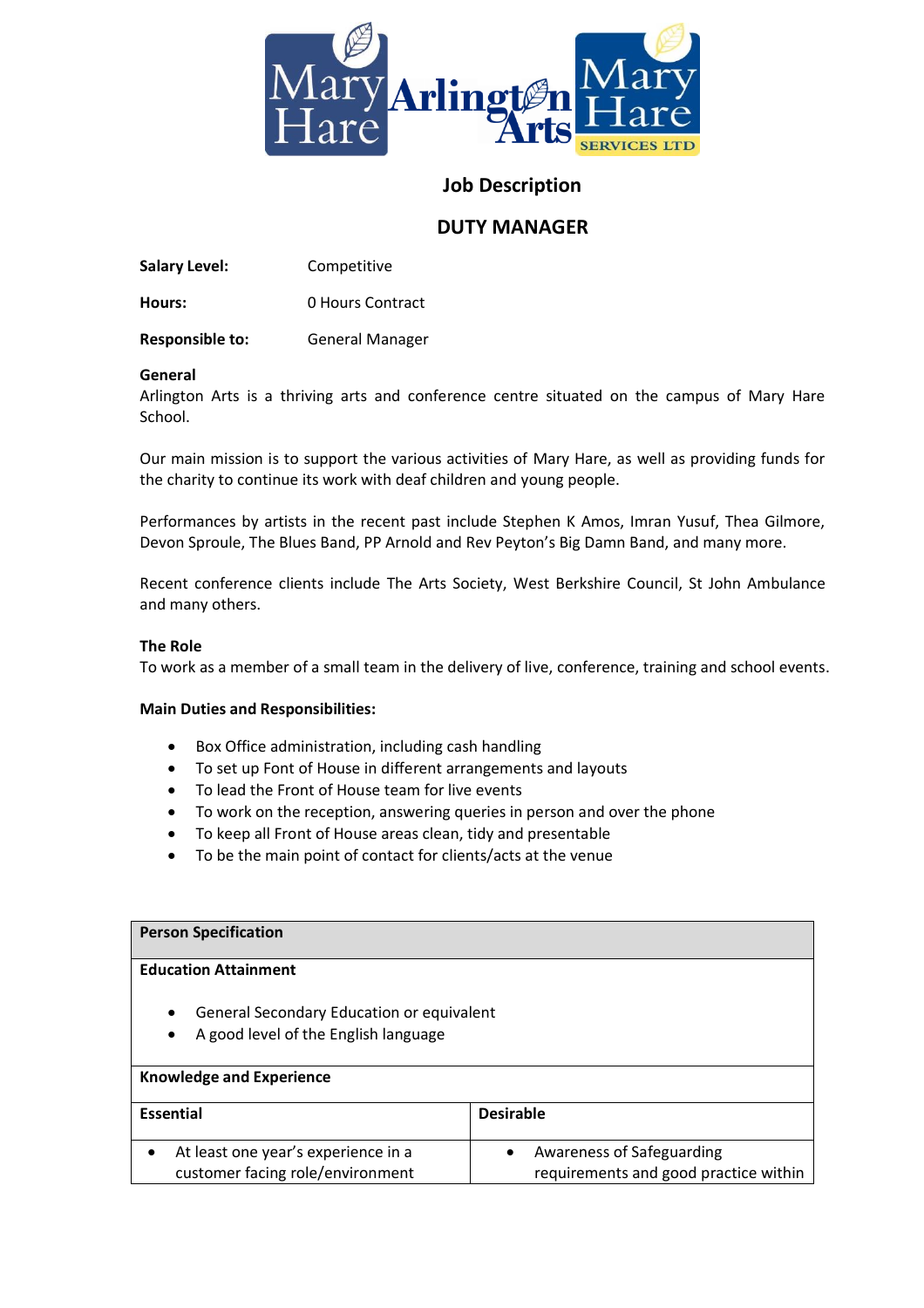

- Computer Literate
- Ability to problem solve, think ahead and use initiative.
- an education setting
- Experience working in live events/theatre setting
- First Aid at Work

### **Skills and Personal Qualities**

- Excellent communication skills to enable effective dialogue with colleagues, staff, visitors and where applicable, students
- Organised and self-motivated, with a proven record for meeting targets and deadlines
- Able to perform well and remain professional whilst under pressure
- Dedicated team-player, who strives for excellence and leads by example
- Tactful and discreet, whilst mindful of observing Safeguarding and professional standards
- Displays a smart and professional appearance, representing Arlington Arts and Mary Hare in a positive manner
- Reliable and stable
- Well-developed problem-solving skills
- Enthusiastic, with an eagerness to learn new skills and a commitment to personal continuous development
- High level of accuracy and attention to detail
- Self-motivated and able to work alone without direction
- Adaptable and flexible with working patterns including availability for evenings, weekends and public holidays
- Committed to contributing toward the School community
- Practical and constructional
- Reasonable physical fitness

### **Essential Values, Behaviours and Attitudes**

All employees are expected to actively promote and demonstrate the six core values of the School:

- Learners First
- Community is Key
- Integrity & Respect
- Empower & Energise Others
- Being Accountable
- **Excellence**

The School reserves the right to vary or amend the duties and responsibilities of the post holder at any time according to the needs of the School's business.

In exceptional circumstances, the post holder will be required to undertake other duties and responsibilities of a similar post in order to support workload peaks, skill shortages, to ensure priorities are met. This will be sensitive to available resources and individual skills and will be generally in the same area.